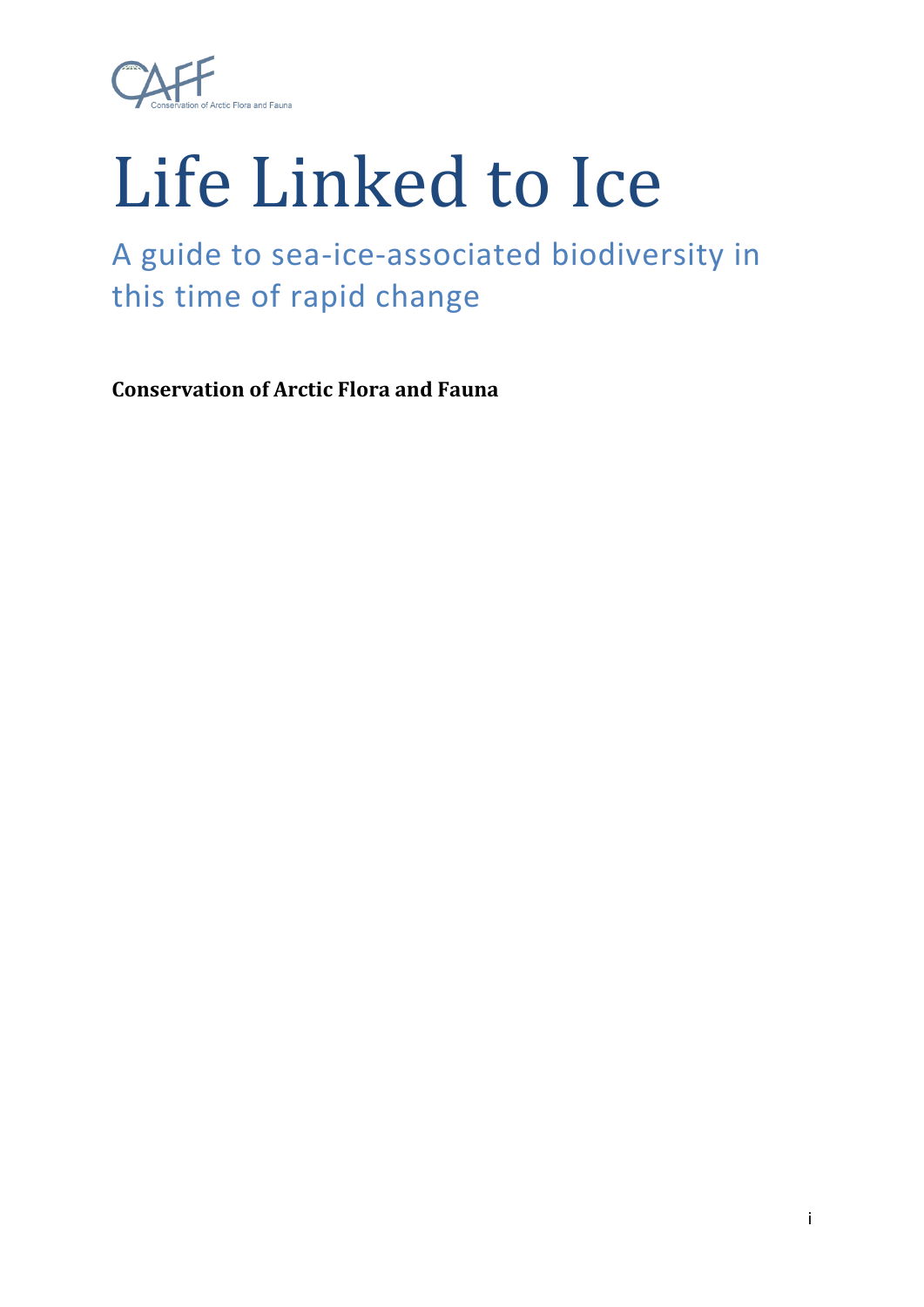

## **Abstract**

*Life Linked to Ice* examines the consequences for biodiversity of the dramatic changes occurring to sea ice. It was prepared by the Arctic Conservation of Flora and Fauna working group (CAFF), and both draws from and builds on Arctic Council assessments in order to present an overview of the state of knowledge about sea-iceassociated biodiversity. The report is intended as a briefing and reference document for policy makers.

Recent changes in Arctic sea ice cover, driven by rising air temperatures, have affected the timing of ice break-up in spring and freeze-up in autumn, as well as the extent and type of ice present in different areas at specific dates. Overall, multi-year ice is rapidly being replaced by first-year ice. The extent of ice is shrinking at all seasons, but especially in the summer. The Arctic Ocean is projected to be virtually ice-free in summer within 30 years, with multi-year ice persisting mainly between islands of the Canadian Arctic Archipelago and in the narrow straits between Canada and Greenland.

The most obvious negative impacts of rapid changes in sea ice are on the species that depend on ice as habitat. They include ice algae, ice amphipods, ringed seals and polar bears. The nature of long-term impacts on species that apparently depend partially on ice is less clear. Examples are the polar cod, the dominant fish of the high Arctic, which is strongly associated with ice but also found in open waters, and seabirds that take advantage of high concentrations of food in the productive ice edge zones for egg laying and chick rearing.

Impacts of reduced sea ice on humans are also mixed and uncertain. Declining sea ice threatens some Arctic human societies, notably coastal Indigenous Peoples who depend on ice for harvesting and travel and whose cultures and food security are centered on sea ice and its biodiversity. Reduction of sea ice also brings economic opportunities to people both within and beyond Arctic nations. However, new and expanded activities related to resource extraction, shipping, fisheries, and cruise-ship tourism carry substantive risks and downsides to Arctic marine flora and fauna.

But sea ice's association with Arctic biodiversity goes much further than the direct impacts from its loss. Timing, distribution and characteristics of ice cover define and drive the conditions underlying Arctic marine ecosystems, affecting seasonal cycles of light availability, water temperature, nutrients and the flow of energy among the plant and animal communities within and on the underside of ice, in open water and on the ocean bottom. Ecosystems are intricate relationships among these conditions and among the species themselves—and the extent and direction of change for much of Arctic marine biodiversity remains uncertain.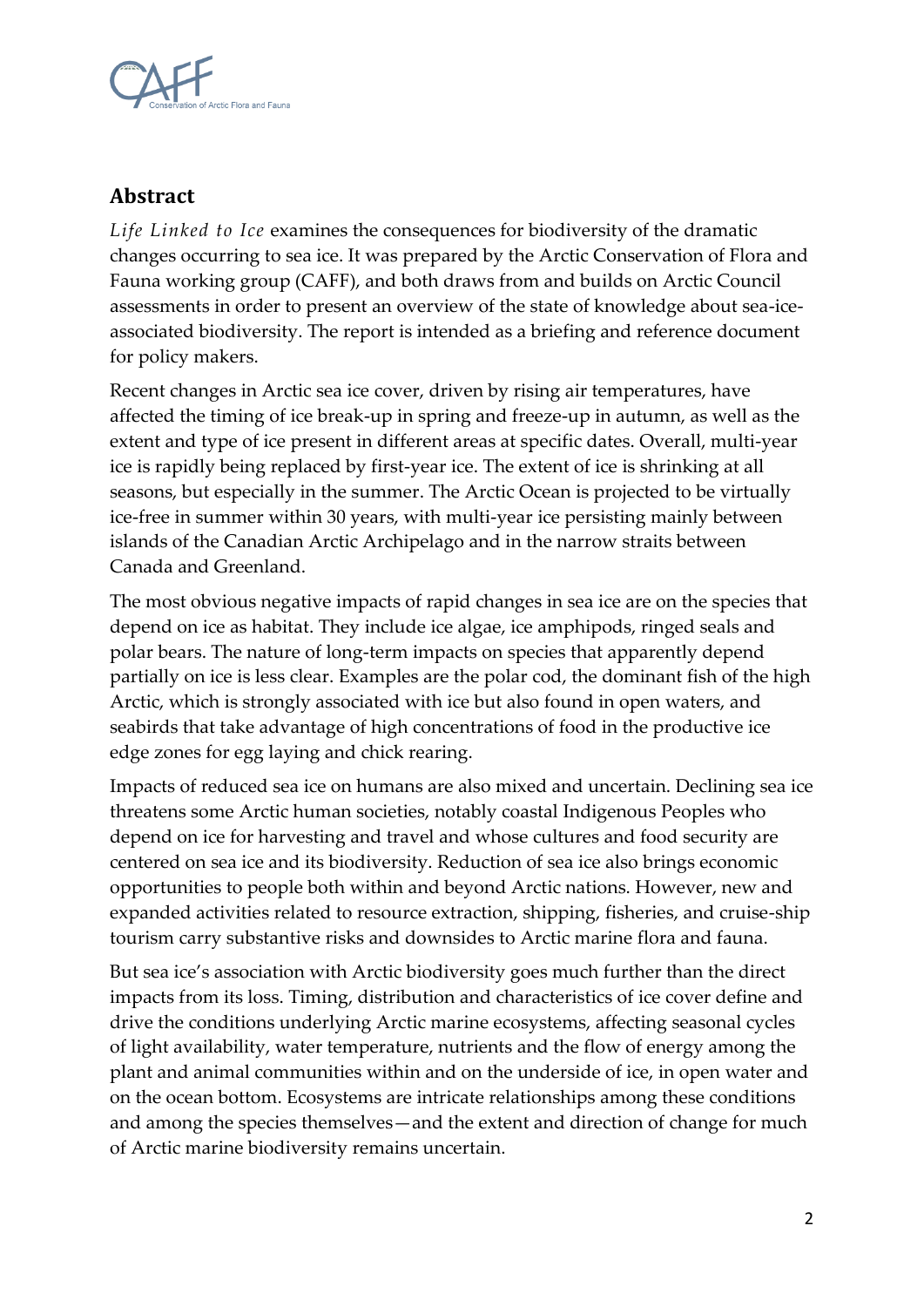

Primary production, the building block of food webs, increased by 20% from 1998 to 2009, driven by a 45-day increase in the open-ice period and a reduction in summer ice cover of 27%. But this increase in production is not uniform across the Arctic. Production has decreased or remained stable in some areas, likely related to changes in how nutrients are mixed through the water column, and there are recent signs of further decreases in production. The timing of algal blooms is changing, as are the species of algae dominating the blooms. It is not clear how this change in timing and in the base food source will influence production of invertebrates and the fish, birds and mammals that feed on them. Changes are likely to be quite different in the shallow seas than in the deep Arctic basins. The reduction in sea ice needs to be considered in the context of cumulative effects: it is also contributing to or interacting with other stressors, including development impacts, ocean acidification, and accumulation of persistent organic pollutants and mercury in food webs.

Changes in ocean conditions also mean that sub-Arctic species of algae, invertebrates, fish, mammals and birds are expanding northwards into the Arctic, while some Arctic-adapted species are losing habitat along the southern edges of their ranges. Relationships among species are changing, with new predation pressures and shifts in diets recorded for some animals.

To what extent Arctic species will adjust to these changes is uncertain. Changes are too rapid for evolutionary adaptation, so species with inborn capacity to adjust their physiology or behavior will fare better. Species with limited distributions, specialized feeding or breeding requirements, and/or high reliance on sea ice for part of their life cycle are particularly vulnerable.

In light of this rapid change and the uncertainty about cumulative effects on wildlife, informed and flexible approaches are required for Arctic ecosystem conservation and management and to ensure food security for those Arctic residents who harvest from the sea. More reliance will have to be placed on risk assessment and on adaptive, ecosystem-based management. Better monitoring is needed, at the right scale for decision-making, as is greater understanding of the functioning of marine systems. All types of knowledge should be utilized to track and understand change, despite the challenges in working across geographic scales and with science-based and traditional knowledge systems.

Four recommendations to Arctic Council and its participants emerged from this report:

- 1. Facilitate a move to more flexible, adaptable wildlife and habitat management and marine spatial planning approaches that respond effectively to rapid changes in Arctic biodiversity.
- 2. Identify measures for detecting early warnings of biodiversity change and triggering conservation actions.